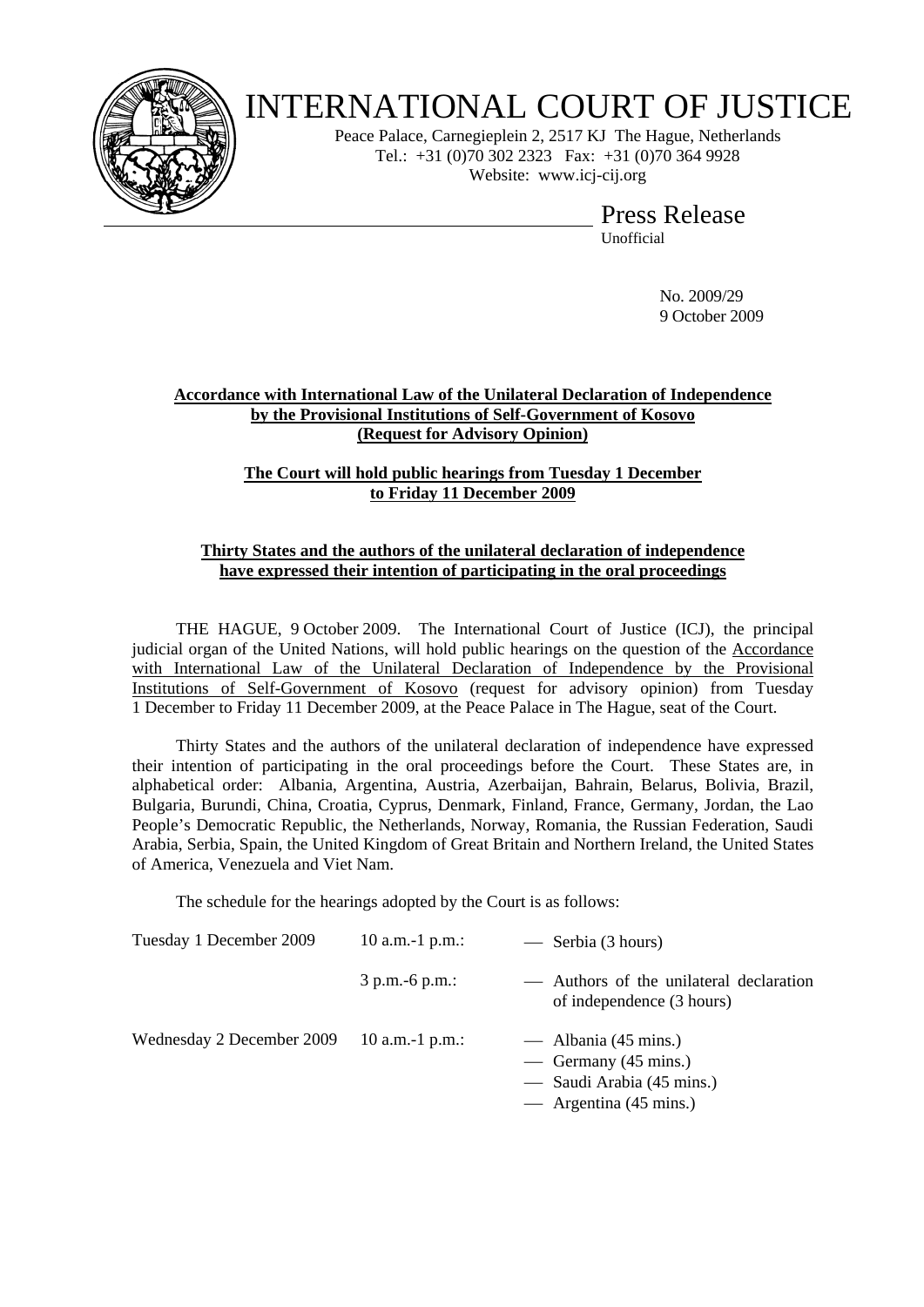| Thursday 3 December 2009  | 10 a.m.-1 p.m.:       | — Austria $(45 \text{ mins.})$<br>— Azerbaijan (45 mins.)<br>— Bahrain $(45 \text{ mins.})$<br>— Belarus (45 mins.)                                                                              |
|---------------------------|-----------------------|--------------------------------------------------------------------------------------------------------------------------------------------------------------------------------------------------|
| Friday 4 December 2009    | $10$ a.m.-1 p.m.:     | — Bolivia (45 mins.)<br>— Brazil $(45 \text{ mins.})$<br>— Bulgaria (45 mins.)<br>— Burundi (45 mins.)                                                                                           |
| Monday 7 December 2009    | 10 a.m.-1 p.m.:       | — China $(45 \text{ mins.})$<br>— Cyprus $(45 \text{ mins.})$<br>— Croatia $(45 \text{ mins.})$<br>— Denmark (45 mins.)                                                                          |
| Tuesday 8 December 2009   | $10$ a.m.-1 p.m.:     | $\sim$ Spain (45 mins.)<br>- United States of America (45 mins.)<br>— Russian Federation (45 mins.)<br>$-$ Finland (45 mins.)                                                                    |
| Wednesday 9 December 2009 | $10$ a.m.-12.15 p.m.: | — France $(45 \text{ mins.})$<br>— Jordan $(45 \text{ mins.})$<br>— Norway $(45 \text{ mins.})$                                                                                                  |
| Thursday 10 December 2009 | $10$ a.m.-1 p.m.:     | — Netherlands (45 mins.)<br>- Lao People's Democratic Republic<br>$(45 \text{ mins.})$<br>— Romania $(45 \text{ mins.})$<br>- United Kingdom of Great Britain and<br>Northern Ireland (45 mins.) |
| Friday 11 December 2009   | 10 a.m.-11.30 a.m.:   | — Venezuela (45 mins.)<br>$-$ Viet Nam (45 mins.)                                                                                                                                                |

#### History of the proceedings

 For the history of the proceedings, see Press Release 2009/27 of 29 July 2009, available on the Court's website (www.icj-cij.org).

\*

 It is recalled that the written proceedings (the texts of the written statements and written comments filed by Member States of the United Nations, and the texts of the written contributions filed by the authors of the unilateral declaration of independence by the Provisional Institutions of Self-Government of Kosovo) remain confidential until the Court decides to make them accessible to the public, at the opening of the oral proceedings or at a later date.